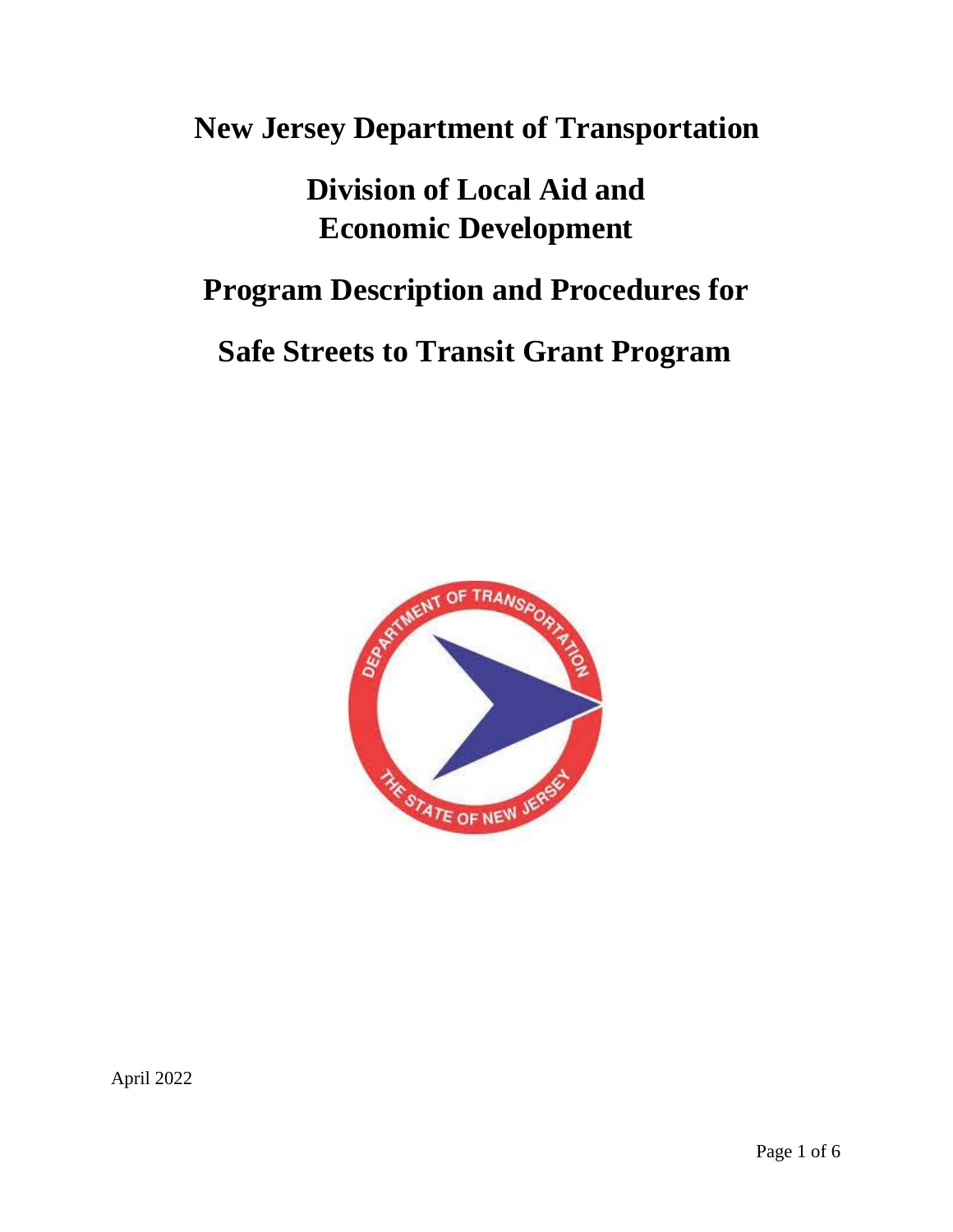## **Overview**

The New Jersey Department of Transportation's Safe Streets to Transit (SSTT) Grant Program provides funds to counties and municipalities to improve the overall safety and accessibility for mass transit riders walking to transit facilities, encourage mass transit users to walk to transit station and facilitate the implementation of projects and activities that will improve safety in the vicinity of transit facilities (approximately one-half mile for pedestrian improvements).

Transit authorities have expended considerable planning and engineering efforts to meet pedestrian needs in the interiors of transit stations. In many cases, little attention has been devoted to the pedestrian routes to and from stations.

Walking is the most environmentally friendly and low-cost way to get people to and from public transportation. When given sidewalks or traffic calmed streets to walk along, safe and convenient ways to cross streets, and a comfortable and attractive environment, most people are willing to walk farther to reach public transportation.

Walking is an important element of an integrated, intermodal transportation system. SSTT encourages the integration of walking into the public transportation system. More importantly, it enhances the ability of communities to invest in projects that can improve the safety and practicality of walking for everyday travel. *Pedestrian* includes not only a person traveling by foot but also any mobility impaired person using a wheelchair. Eligible pedestrian transportation facility projects may include all of the activities listed below.

## **Eligibility**

Counties and municipalities are eligible for the SSTT grant program. A county or municipality may submit o[ne application an](http://www.state.nj.us/transportation/business/localaid/forms.shtm)nually under the SSTT program. However, applications can be submitted under other Local Aid programs.

#### **Allowable Costs**

The following project related activities are eligible for funding:

- Construction, including construction inspection and material testing according to the Transportation Trust Fund Authority Act
- Preliminary and final design for municipalities eligible for Urban Aid or Depressed Rural Centers according to the Transportation Trust Fund Authority Act
- Per N.J.S.A. 27:1B-25.1, a grant recipient under the local aid program shall be permitted to expend up to five percent of its aid allotment for design purposes.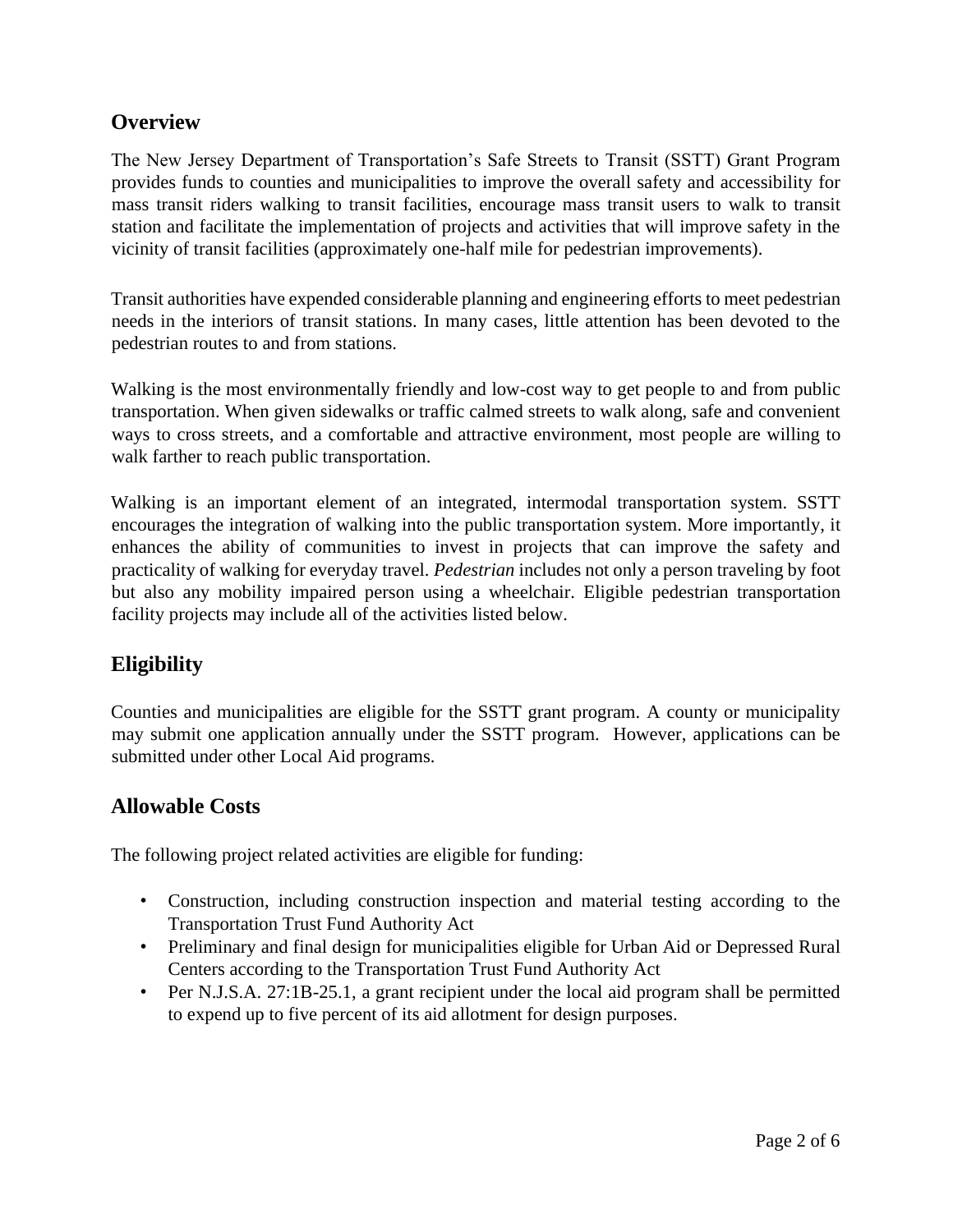## **Typical Eligible Project**

The following are examples of the type of work that are eligible for funding under the Safe Streets to Transit Program. Other types of work will be considered.

- Intersection safety improvements that eliminate pedestrian barriers
- Constructing new sidewalks, curb ramps, sidewalk widening and major reconstruction
- Safety enhancements for pedestrian access to transit stops
- Traffic control devices that benefit pedestrians
- Traffic calming measures
- Pedestrian signals and push buttons at key intersections
- Pedestrian oriented lighting
- Major sidewalk reconstruction

## **Ineligible Projects & Activities**

- Education and enforcement efforts
- Planning studies
- Transit and shuttle services
- Bus stop shelters
- Maintenance operations
- Routine maintenance or repair of sidewalk
- Bicycle Projects (funding for bicycle facilities are available through other Local Aid grant programs)
- Engineering or right-of-way acquisition costs except for those deemed eligible pursuant to N.J.A.C 16:20B-4.2.
- Operating costs associated with any project.
- Planning
- The work of any local government entity's employees on any construction projects funded, in whole or in part, out of funds from the local aid program, per N.J.S.A. 27:1B-25.1

## **Application Guidelines**

Application must be made through the SAGE system (System for Administering Grants Electronically). Training and instructions on how to apply are available on the NJDOT Local Aid and Economic Development web site under Doing Business or through the following link: <http://www.state.nj.us/transportation/business/localaid/sage.shtm>

The major components of the application are the Scope of Work and the Data Sheet. The Scope of Work must include a narrative explaining how the project will meet each of the individual selection criteria described below. The Scope of Work page provides separate upload boxes for work narrative, a detailed cost estimate, and police reports. Applicants must include maps and are encouraged to enclose photographs in order to depict what will be achieved. Answers to questions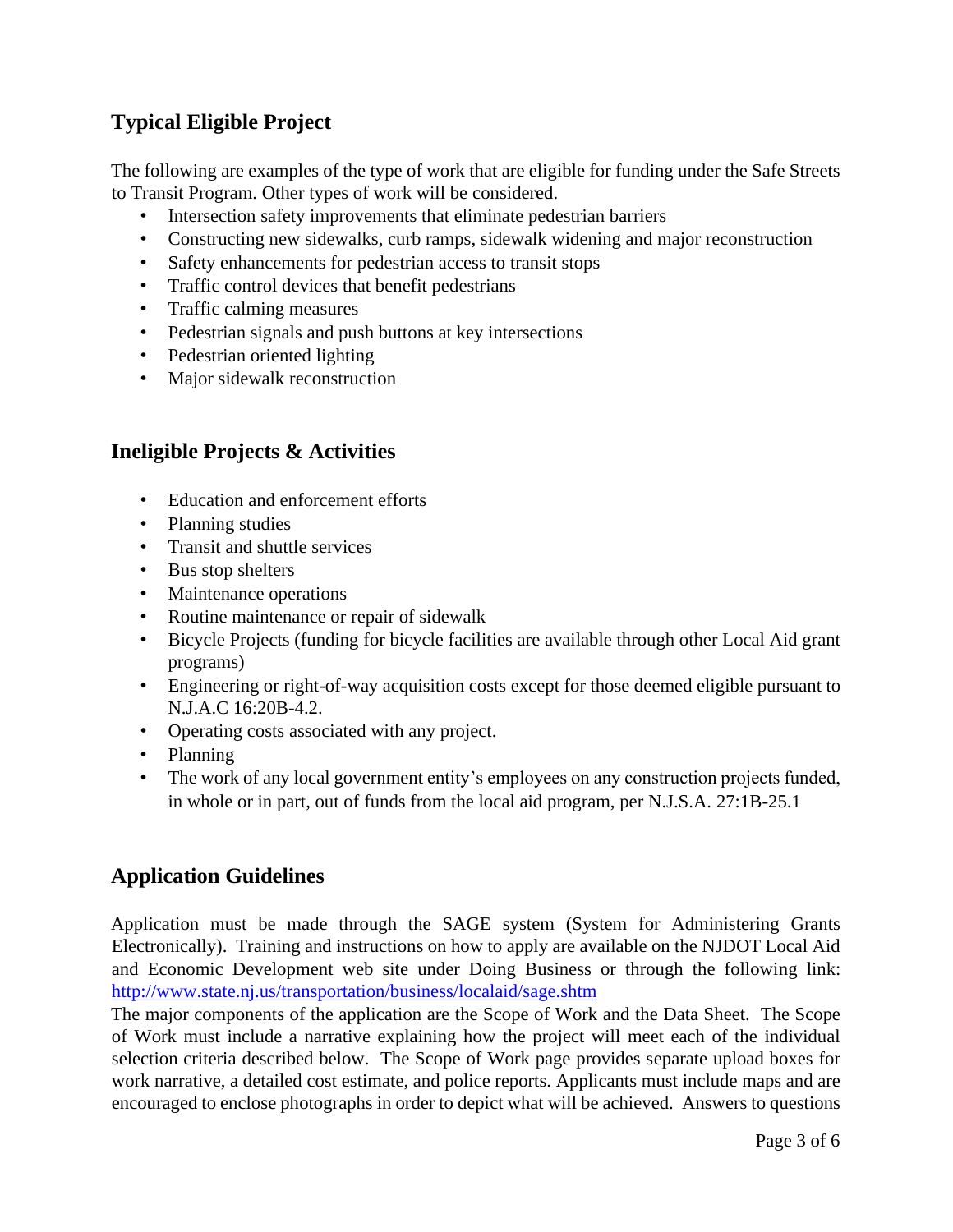asked in the on-line SAGE application, and supporting documentation supplied by the applicant shall form part of the basis upon which the applications are scored. Applicants should answer all questions to the best of their ability; if a question is not answered or required supporting documentation is not supplied applicant will not receive points.

Municipalities applying for funds that impact a county road should contact the appropriate county officials in order to receive concurrence in the form of a supplemental agreement by resolution between the county and the municipality. Municipalities seeking funds that impact a state highway shall contact the appropriate Local Aid District Office for instructions on how to proceed.

## **Project Selection Criteria**

Projects will be evaluated and given priority based on the following criteria.

- **Proximity to transit facility:** The applicant should identify existing transit service in the vicinity of the proposed project. Although projects within 0.5 mile radius from a transit facility (rail station, bust stop or ferry terminal) will be given priority, projects within 1 mile of a transit facility will also be considered. Please provide a location map showing the transit node and the proposed pedestrian route that is the subject of the application. If a bus stop is shown, please provide the bus route number on the map or in the box provided for in the scope of work section.
- **Improved Safety**: The elimination of hazardous conditions to improve pedestrian safety. Examples of projects include, but are not limited to, the following:
	- **-** elimination of pedestrian crossing barriers and hazardous conditions at street intersections on the pedestrian route to a rail station, bus stop or ferry terminal, such as installation of cross walks, curb ramps, etc.
	- **-** projects that improve hazardous sidewalk conditions, such as major pavement reconstruction, etc.
	- **-** projects that improve overall safety along pedestrian routes to transit including overall lighting levels, signage, way finding, etc.
- **Increased Accessibility**:Increase non-motorized accessibility for all existing and potential transit users, such as the following types of projects:
	- **-** the construct of pedestrian routes where there currently are none
	- **-** the construction of missing segments of sidewalks and missing curb ramps
- **Access to Schools**: The applicant should indicate if the proposal will improve access from the transit station or stop to any public or private school within the application's one mile radius. Location of school(s) should be identified on project location map.
- **Pedestrian Incidents:** The applicant should indicate if there were any pedestrian accidents or incidents on the project route over the last three years. If so, please provide the relevant police reports in the application.
- **Complete Street:** Applicants that have adopted Complete Streets Resolution and evidence of an Implementation Plan will receive additional consideration.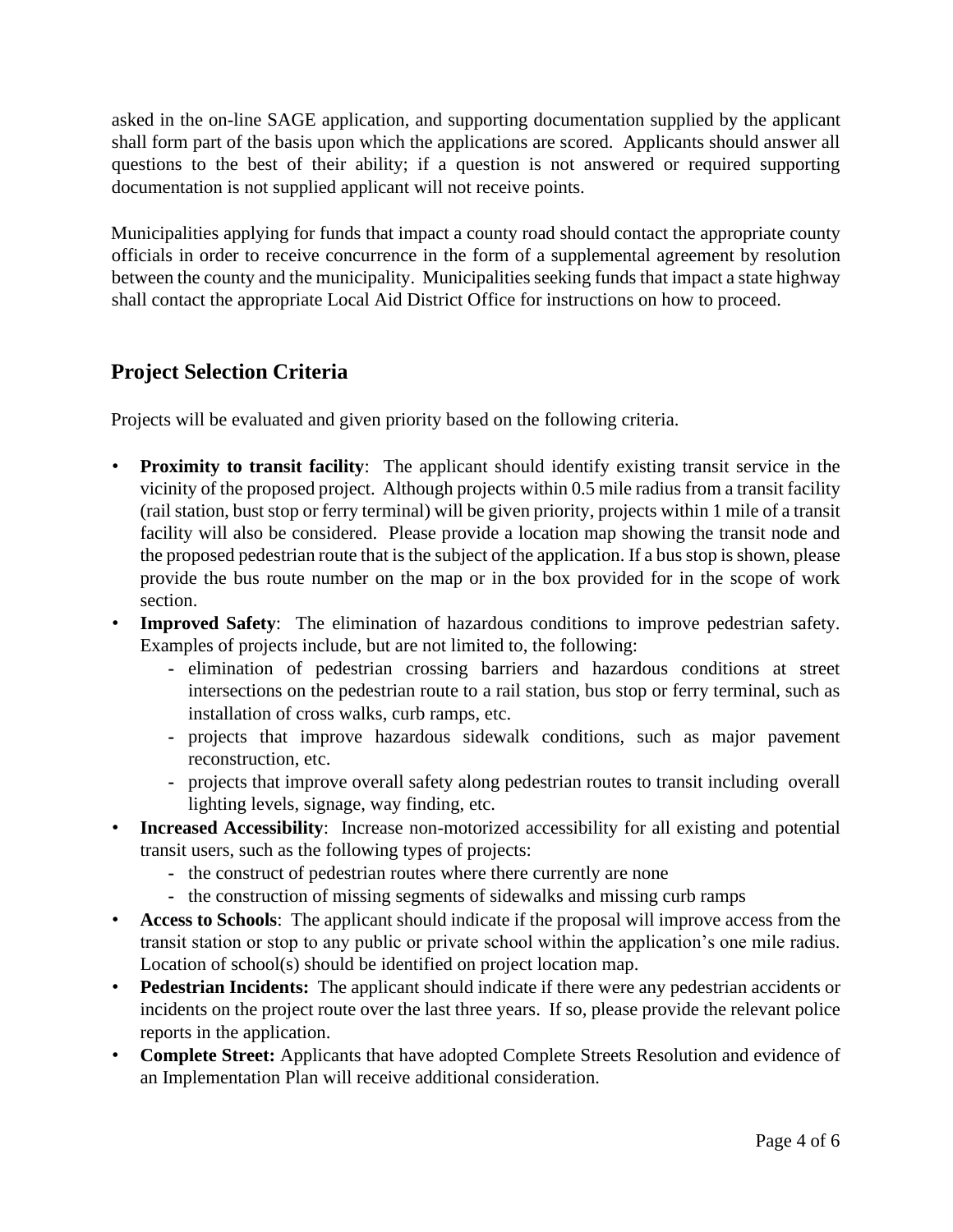- **Targeted Urban Municipalities**: Applicants that are deemed Targeted Urban Municipalities will receive additional consideration.
- **Matching Funds**: The applicant should show any matching funds for the proposed project.
- **Prior Initiatives:** The applicant should indicate if other safety improvements utilizing their own resources to which this project is linked, were undertaken.
- **Equity Criteria:** Projects addressing equity criteria such as low-income earners and ethnic minorities will receive additional consideration. Projects addressing equity criteria such as those with less than a high school education, linguistic isolated individuals, individuals over the age of 64, individuals under the age of 18, and individuals with disabilities may receive additional consideration.

#### **Project Selection Process**

All submitted applications will be reviewed and rated by an appointed SSTT Program Review Committee. The review committee will be comprised of representatives from the New Jersey Department of Transportation and may include representatives of New Jersey Transit. The committee will make recommendations to the Commissioner of Transportation for consideration and approval.

The Commissioner will make the final decision on which projects will be funded and project sponsors will be notified of the outcome by mail. After grant approval notification, kick off meetings will be scheduled by Local Aid District staff to review the project and NJDOT's requirements. Project sponsors are expected to award the contract within 24 months from the date of grant notification.

#### **Design Guidelines**

All transportation related facilities must meet minimum AASHTO standards and the standards of the "Manual on Uniform Traffic Control Devices" (MUTCD). For construction and improvements to sidewalks, applicants must use the standards contained in the NJDOT Roadway Design Manual or the 2004 American Association of State Highway and Transportation Officials (AASHTO) Guide for the Planning and Design and Operation of Pedestrian Facilities. The Department requires the use of New Jersey licensed professionals in the planning and design of projects. Qualified historic architects or archaeologists should assess projects involving historic resources.

All municipalities and counties that accept federal or state funded grants from the NJDOT are required to comply with the provisions of title II of the Americans with Disabilities Act of 1990 (ADA) and with section 504 of the Rehabilitation Act of 1973 to the fullest extent possible. ADA guidance can be found on the NJDOT website at: <https://www.state.nj.us/transportation/business/localaid/documents/ADA-FHWA.pdf>